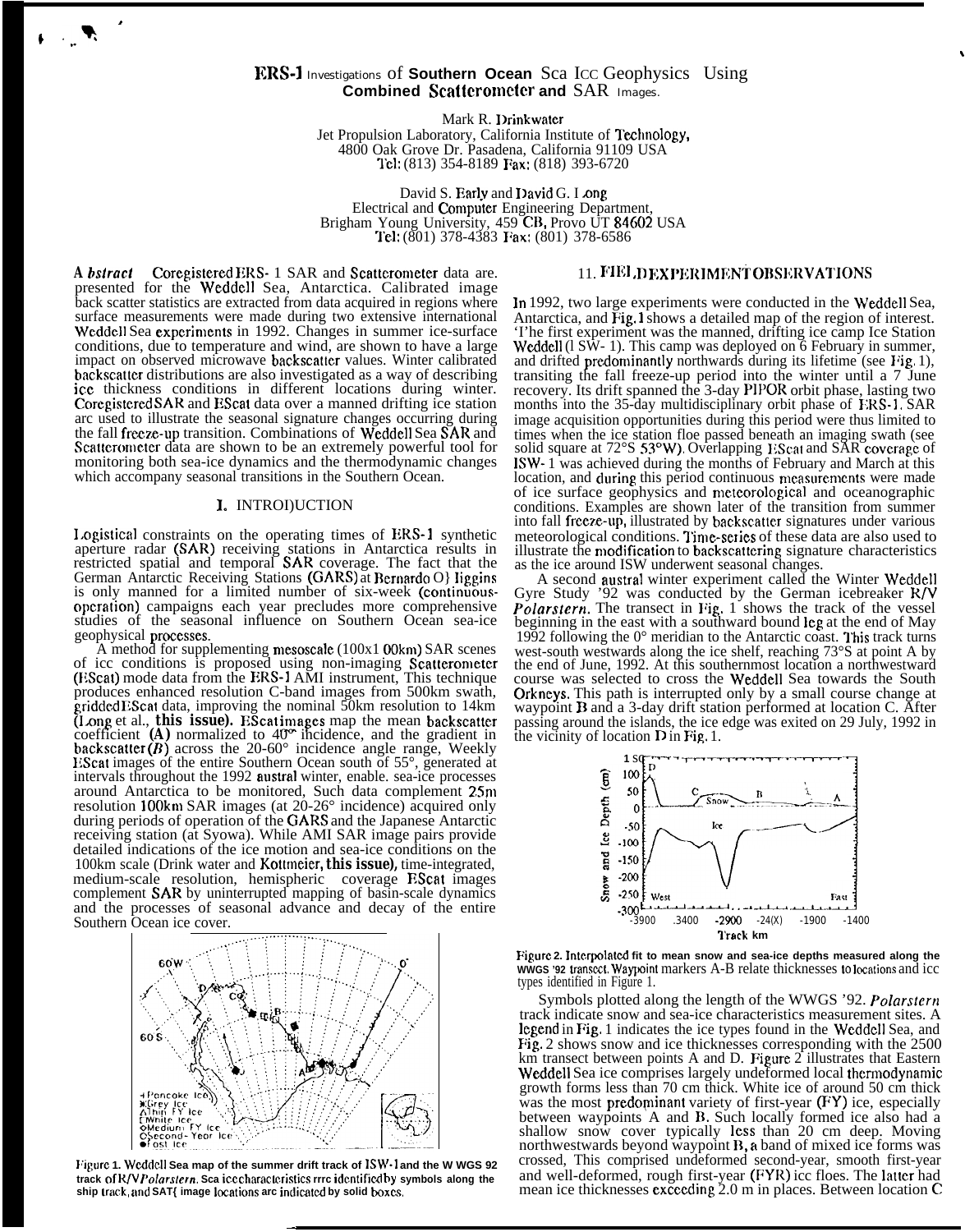and D a swath of thinner FY ice is observed with little or no snow cover, before another band of thicker undeformed, low-salinity second-year (SY) ice. was encountered, Drinkwater *et al.* (1993) proposed that this location is one of the principal regions of winter outflow of old ice from the Weddell and Bellingshausen Seas, due the extremely deep, layered snow cover recorded on such flat, high freeboard floes. wath of thinner FY ice is observed with little or<br>fore another band of thicker undeformed, low<br>ar (SY) ice. was encountered, Drinkwater *et a*<br>that this location is one of the principal regions of<br>old ice from the Weddell

, ,.% "' . .

.



**Figure 3. Enhanced resolution MN-l Scatleromcter irnagc of the Wcddcll Sea** sector of the Southern Ocean during winter. Locations of SAR image data arc shown **by open boxes.**

An EScat calibrated radar backscatter image shown in Figure 3 provides a regional context for the WWGS '92 observations of winter ice in the Wcddcll Sea. I'his image clearly indicates that C-band backscatter at  $40^{\circ}$  incidence is sensitive to some of the physical differences identified in this section. Relatively high backscatter is observed in the regions of old or deformed ice, while the predominantly divergent areas of relatively thin, undeformed ice tend to have lower backscatter values. A number of sites are chosen from which winter **SAR** image statistics arc used in the following discussion of microwave signature variations.

## **111. SI(:ASONAI. SAR SIGNATURES OF WIU)DEI. I. SRA ICR**

in this section, examples of overlapping calibrated C-band ERS- <sup>1</sup> AMI signatures arc used to illustrate various Weddell Sea summer ice signatures and contrasting winter ice conditions. importantly, when the SAR is operating and acquiring high resolution image data, the Scatterometer mode switched off, and vice-versa. This means that EScat image data presented here are not simultaneous to the spatially overlapping SAR image data (as in Fig. 3). Instead, a weekly EScat image is chosen for comparison since it allows the SAR imaging time to bc bracketed. A 7-day integration time enables a higher resolution  $(-14 \text{ km})$  scatterometer product and an incidence angle diverse backscatter coefficient,  $\sigma^{\circ}(\theta)$  to be derived (Drinkwater *ct al.*, 1993).

#### **Sumner Ice Signatures**

Four SAR images were selected which characterise the sea ice around 1S W- 1 as it drifted through a fixed SAR swath cross-over in February and March 1992, during the 3-day repeat orbit (see location of solid square in Fig. 1). Full-resolution 16-bit 25m SAR images were subsampled to 100m resolution, then calibrated and geolocated, to enable comparisons with other forms of data. SAR data shown here illustrate backscatter value is in the full 20-26 $\degree$  incidence-angle range.

SAR backscatter histograms are shown in Fig. 4a for; (1) day 32 (1 Feb.) - prior to ice camp deployment; (2) day  $\overline{41}$  (10 Feb.); day 64 (4 Mar.); and day 74 (14 Mar.). These distributions arc representative of mixtures of snow-covered second-year ice, which survived summer, and open water (see Drinkwater and Kottmeier, this issue, for SAR image example from ISW- 1 *on* day 46). These four dates (in l~ig. 4a) were selected by using the meteorological record from lSW- 1 to subdivide the SAR imaging window into periods which were windy and warm (histogram 1), calm and warm (histogram 2) windy and cold (histogram 3), and calm and cold (histogram 4). Windy periods arc characterized by wind speeds at ISW- 1 of 8 m/s or more, while warm temperatures are classed as equal to or exceeding - 10<sup>o</sup>C. In histogram 1, conditions were windy and mean air temperatures of  $-2.2^{\circ}$ C ensured that the snow cover was still isothermal and at  $0^{\circ}$ C at depth. IS W- 1 surface observations confirm that the snowcovcr was still relatively slushy after the summer melt, and thus the scattering

**mechanism causing a mean**  $\text{Of } -8.08 \text{ dB}$  **anrt peak value**  $\text{Of } -7 \text{ dB}$  **is predominantly** rough surface scattering. Values below -10 dB indicate **non** wind-roughened leads, while the small tail at values excccding -S dB is caused by bright leads in this image. Histogram 2, 3-days later, shows a large change in the backscatter distribution for the case where the wind drops and the temperatures remain relatively warm. Previously, strong winds on day 38 helped cool the surface of the snow, by evaporation and turbulent fluxes of sensible and latent heat. Now the surface of the  $SY$  ice flocs becomes a more effective scatterer and the peak shifts to -6 dB. Nonetheless, the most dramatic change is the increase in the contrast bctwccn the ice floes and leads, and a noticeable toe develops rrt lower backscatter values. As fall freeze-up begins, air temperatures fall below - 10°C for the first time (on 28 February). Histogram 3 (on 4 March) shows a case of high winds and a mean air temperature of -1 1.9°C. As the snow layer on the ice floes begins to freeze the peak in the backscatter begins to fall, and for the first time lead-ice growth begins, pushing low-end values in the distribution below -15 dB. Since some open water still exists in leads, the upper end of the distribution remains tied at -7 dB. Subsequently, as fall freeze-up takes hold, temperatures drop below  $-20^{\circ}$ C and histogram 4 on day 74 (14 March) illustrates a continuation of the progression to a lower mean value of -9.8 dB, a peak at -8.5 dB. and a reduction in high-end values.



Figure 4. Calibrated FRS-1 SAR image histograms for (a) summer second-year icc around ISW-1 under varying wind and temperature conditions; and (h) winter first**year** smooth(FYS), first-year rough(FYR) and mixed first- and second-yearice **(FY/sY).**

Figure 4a indicates that the signatures of this old ice pack are extremely dynamic and that the backscattering at  $20-26^{\circ}$  incidence is important from open water between ice floes when temperatures are warm. Hut, when ice growth begins in the leads (after day 64) the characteristics of the surface of the second-year ice floes become the dominant signature component. Examples of EScat data arc compared with these SAR statistics later, to further illustrate the progression of fall freeze-up and point out the seasonal indicators which may be identified in time-seric,s data.

#### **Winter Ice Signatures**

**Fixamples of winter Antarctic sea-ice conditions are illustrated using** SAR data from WWGS '92 Polarstcrn measurement locations. Figure 3 shows the 3 SAR frames chosen to compare the signatures of: rough, ridged and heavily deformed first-year ice (FYR) in a coastal regime; smooth, undeformed first-year ice (FYS) in the central Weddell Gyre; and mixtures of thick first-year and old second-yew ice (FY/SY) in the norlh-western Wcddell old-ice outflow region. Histograms in Fig. 4b highlight differences in signatures of relatively deformed and undeformed first-year ice. Peak in the F'YS and FYR distributions differ by  $3-4$  dB, and it is apparent from the northwesternmost image that the winter FY/SY distribution is almost a convolution of the rough and smooth ice distributions. I'bough the winter backscatter signatures of SY and deformed FYR may be confused, Fig. 2 shows that their typical mean thicknesses are similar, Thus, from the simple perspective of discriminating thick and deformed ice from relatively thin, undeformed ice, winter SAR backscatter histograms appear to be a fairly useful indicator of the **relative fractions of these component clistributions and thus the arcal** distribution Weddell Sea ice thickness.

## IV. TIME-SERIES OF FALL .- FREEZE-UP

An advantage of IiScat images is the capability to compile time-series of weekly average backscatter data. F'igure 5 shows an example of ISW-1 data tracing values of A (solid line) and  $B$  (dotted line) between day 1 (1 Jan.) and day 88 (28 March), 1992. In each 7-day interval coefficients  $\bf{A}$  and  $\bf{B}$  are derived to describe a linear regression fit to